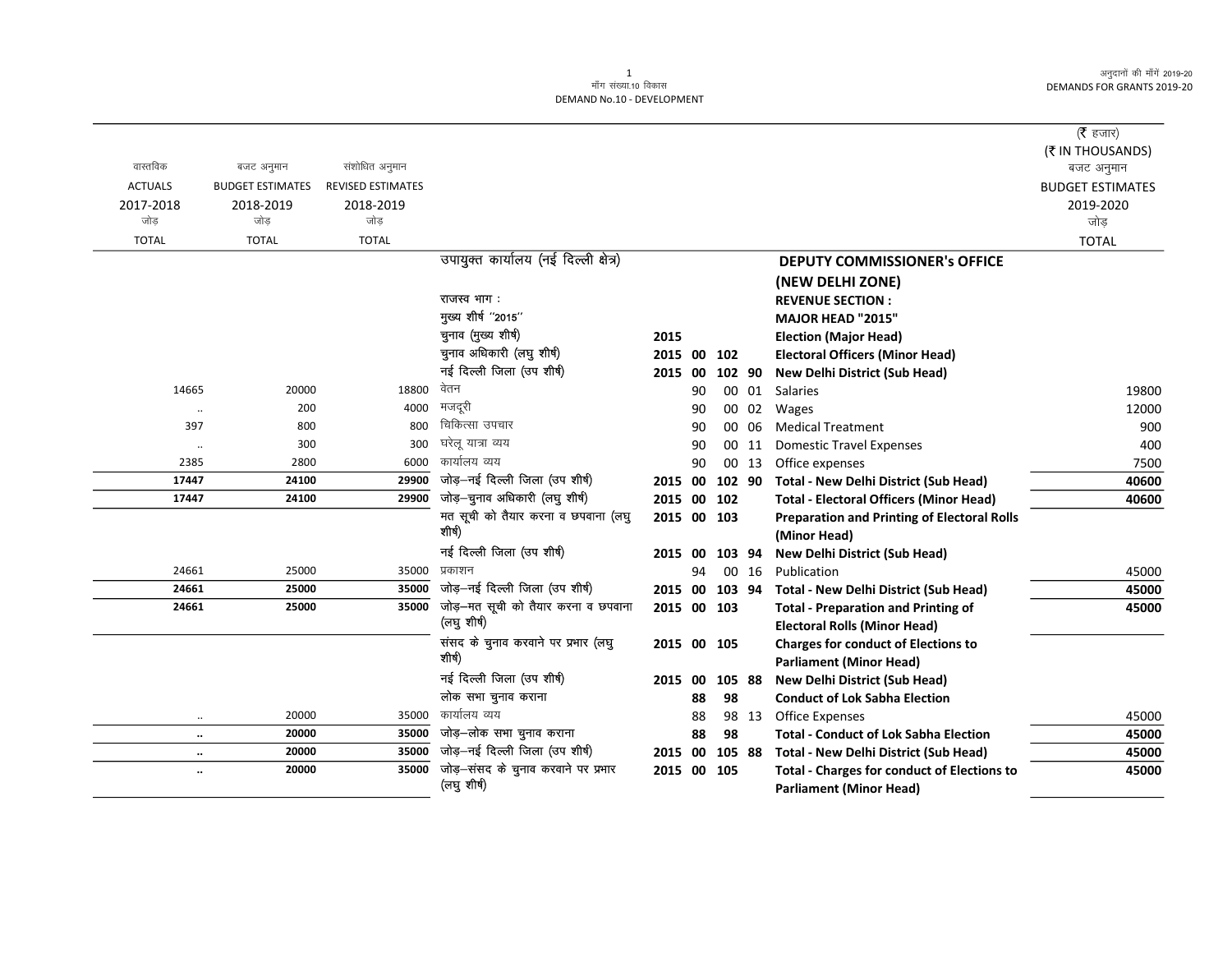$\overline{\phantom{0}}$ 

|                      |                         |                          |                                            |             |    |        |       |                                                    | ( $\bar{\tau}$ हजार)    |
|----------------------|-------------------------|--------------------------|--------------------------------------------|-------------|----|--------|-------|----------------------------------------------------|-------------------------|
|                      |                         |                          |                                            |             |    |        |       |                                                    | (₹ IN THOUSANDS)        |
| वास्तविक             | बजट अनुमान              | संशोधित अनुमान           |                                            |             |    |        |       |                                                    | बजट अनुमान              |
| <b>ACTUALS</b>       | <b>BUDGET ESTIMATES</b> | <b>REVISED ESTIMATES</b> |                                            |             |    |        |       |                                                    | <b>BUDGET ESTIMATES</b> |
| 2017-2018            | 2018-2019               | 2018-2019                |                                            |             |    |        |       |                                                    | 2019-2020               |
| जोड                  | जोड                     | जोड                      |                                            |             |    |        |       |                                                    | जोड                     |
| <b>TOTAL</b>         | <b>TOTAL</b>            | <b>TOTAL</b>             |                                            |             |    |        |       |                                                    | <b>TOTAL</b>            |
|                      |                         |                          | राज्य/संघ क्षेत्र के विधान मंडलों के चुनाव | 2015 00 106 |    |        |       | <b>Charges for conduct of Elections to</b>         |                         |
|                      |                         |                          | कराने पर प्रभार (लघु शीर्ष)                |             |    |        |       | <b>State/UT Legistature (Minor Head)</b>           |                         |
|                      |                         |                          | नई दिल्ली जिला (उप शीर्ष)                  | 2015        | 00 | 106 89 |       | <b>New Delhi District (Sub Head)</b>               |                         |
|                      |                         |                          | चुनावों पर व्यय                            |             | 89 | 98     |       | <b>Expenses on Election</b>                        |                         |
| $\ddotsc$            | 15000                   | 15000                    | कार्यालय व्यय                              |             | 88 |        | 98 13 | <b>Office Expenses</b>                             | 45000                   |
| $\ldots$             | 15000                   | 15000                    | जोड़-चुनावों पर व्यय                       |             | 89 | 98     |       | <b>Total - Expenses on Election</b>                | 45000                   |
|                      | 15000                   | 15000                    | जोड़-नई दिल्ली जिला (उप शीर्ष)             | 2015 00     |    | 106 89 |       | <b>Total - New Delhi District (Sub Head)</b>       | 45000                   |
| $\ddot{\phantom{a}}$ | 15000                   | 15000                    | जोड़-राज्य/संघ क्षेत्र के विधान मंडलों के  | 2015 00     |    | 106    |       | <b>Total - Charges for conduct of Elections to</b> | 45000                   |
|                      |                         |                          | चुनाव कराने पर प्रभार (लघु शीर्ष)          |             |    |        |       | <b>State/UT Legistature (Minor Head)</b>           |                         |
|                      |                         |                          | मतदाताओं को पहचान पत्र जारी करना           | 2015 00 108 |    |        |       | <b>Issue of Identity Cards to voters (Minor</b>    |                         |
|                      |                         |                          | (लघु शीर्ष)                                |             |    |        |       | Head)                                              |                         |
|                      |                         |                          | नई दिल्ली जिला (उप शीर्ष)                  | 2015 00     |    | 108 91 |       | <b>New Delhi District (Sub Head)</b>               |                         |
| $\cdot\cdot$         | 500                     | 1000                     | अन्य व्यय                                  |             | 91 |        | 00 13 | Office expenses                                    | 1000                    |
| 390                  | 1300                    | 2000                     | अन्य प्रभार                                |             | 91 |        | 00 50 | <b>Other Charges</b>                               | 2000                    |
| 390                  | 1800                    | 3000                     | जोड़-नई दिल्ली जिला (उप शीर्ष)             | 2015 00     |    | 108 91 |       | <b>Total - New Delhi District (Sub Head)</b>       | 3000                    |
| 390                  | 1800                    | 3000                     | जोड़–मतदाताओं को पहचान पत्र जारी           | 2015 00     |    | 108    |       | Total - Issue of Identity Cards to voters          | 3000                    |
|                      |                         |                          | करना (लघु शीर्ष)                           |             |    |        |       | (Minor Head)                                       |                         |
| 42498                | 85900                   | 117900                   | जोड़-मुख्य शीर्ष "2015"                    | 2015        |    |        |       | <b>TOTAL - MAJOR HEAD"2015"</b>                    | 178600                  |
|                      |                         |                          | मुख्य शीर्ष "2029"                         |             |    |        |       | MAJOR HEAD "2029"                                  |                         |
|                      |                         |                          | भूमि राजस्व (मुख्य शीर्ष)                  | 2029        |    |        |       | <b>Land Revenue (Major Head)</b>                   |                         |
|                      |                         |                          | भूमि अभिलेख (लघु शीर्ष)                    | 2029 00     |    | 103    |       | <b>Land Records (Minor Head)</b>                   |                         |
|                      |                         |                          | नई दिल्ली क्षेत्र (उप शीर्ष)               | 2029        | 00 | 103 96 |       | New Delhi Zone (Sub Head)                          |                         |
| 451                  | 530                     | 500                      | वेतन                                       |             | 96 |        | 00 01 | <b>Salaries</b>                                    | 550                     |
| $\cdot\cdot$         | 20                      | 20                       | चिकित्सा उपचार                             |             | 96 |        | 00 06 | <b>Medical Treatment</b>                           | 20                      |
| 451                  | 550                     | 520                      | जोड़-नई दिल्ली क्षेत्र (उप शीर्ष)          | 2029        | 00 | 103 96 |       | Total - New Delhi Zone (Sub Head)                  | 570                     |
| 451                  | 550                     | 520                      | जोड़-भूमि अभिलेख (लघु शीर्ष)               | 2029        | 00 | 103    |       | <b>Total - Land Records (Minor Head)</b>           | 570                     |
| 451                  | 550                     | 520                      | जोड़-मुख्य शीर्ष "2029"                    | 2029        |    |        |       | <b>TOTAL - MAJOR HEAD"2029"</b>                    | 570                     |
|                      |                         |                          | मुख्य शीर्ष "2030"                         |             |    |        |       | MAJOR HEAD "2030"                                  |                         |
|                      |                         |                          | स्टाम्प और पंजीकरण (मुख्य शीर्ष)           | 2030        |    |        |       | <b>Stamps &amp; Registration (Major Head)</b>      |                         |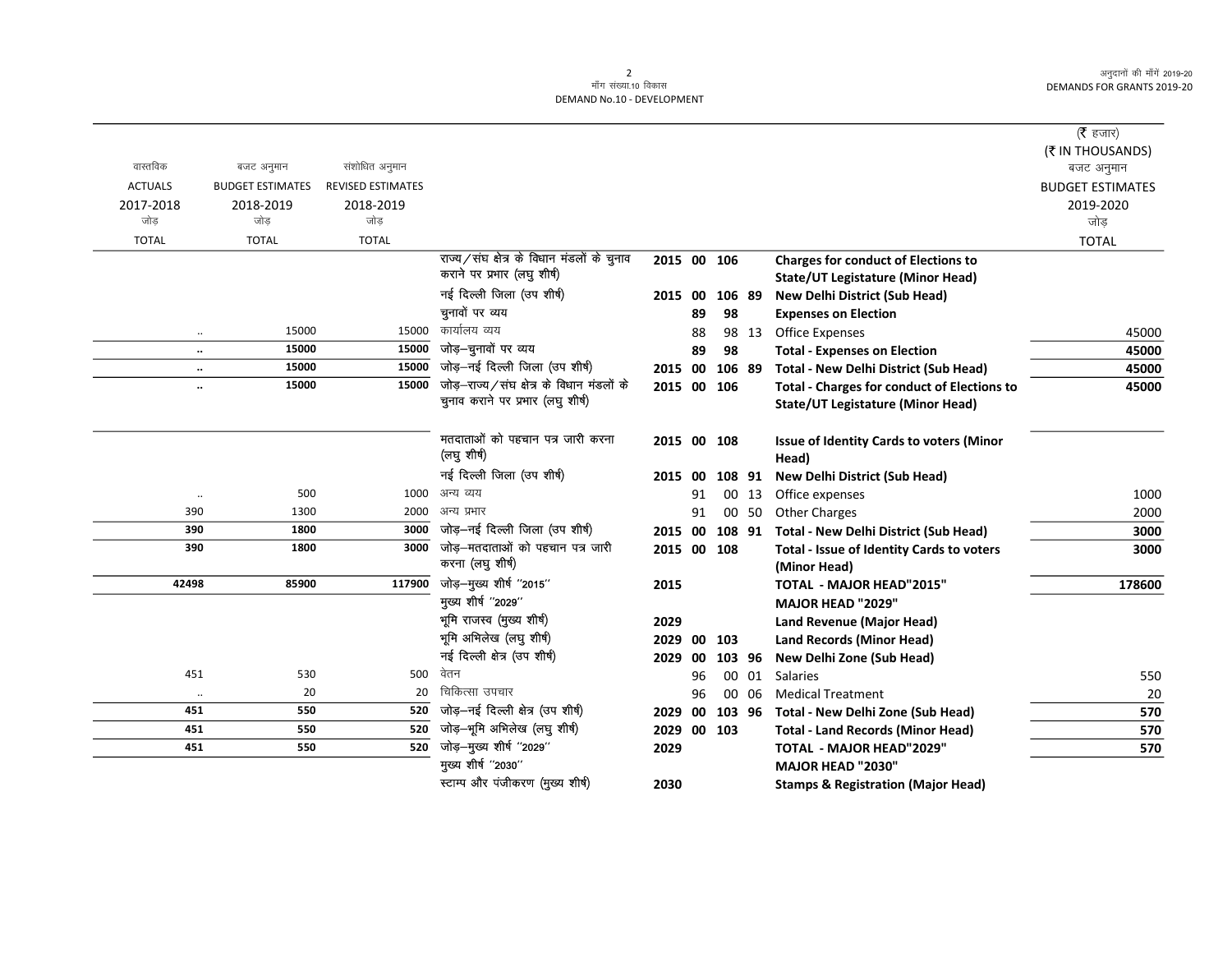|                |                         |                          |                                          |                |    |        |       |                                                   | ( <b>रै</b> हजार)       |
|----------------|-------------------------|--------------------------|------------------------------------------|----------------|----|--------|-------|---------------------------------------------------|-------------------------|
|                |                         |                          |                                          |                |    |        |       |                                                   | (₹ IN THOUSANDS)        |
| वास्तविक       | बजट अनुमान              | संशोधित अनुमान           |                                          |                |    |        |       |                                                   | बजट अनुमान              |
| <b>ACTUALS</b> | <b>BUDGET ESTIMATES</b> | <b>REVISED ESTIMATES</b> |                                          |                |    |        |       |                                                   | <b>BUDGET ESTIMATES</b> |
| 2017-2018      | 2018-2019               | 2018-2019                |                                          |                |    |        |       |                                                   | 2019-2020               |
| जोड़           | जोड                     | जोड                      |                                          |                |    |        |       |                                                   | जोड़                    |
| <b>TOTAL</b>   | <b>TOTAL</b>            | <b>TOTAL</b>             |                                          |                |    |        |       |                                                   | <b>TOTAL</b>            |
|                |                         |                          | स्टाम्प-गैर अदालती (उप मुख्य शीर्ष)      | 2030 02        |    |        |       | Stamps - Non Judicial (Sub Major Head)            |                         |
|                |                         |                          | निर्देशन और प्रशासन (लघु शीर्ष)          | 2030 02 001    |    |        |       | Direction & Admn. (Minor Head)                    |                         |
|                |                         |                          | नई दिल्ली क्षेत्र (उप शीर्ष)             | 2030 02        |    | 001 98 |       | New Delhi Zone (Sub Head)                         |                         |
| 592            | 865                     |                          | 700 वेतन                                 |                | 98 |        | 00 01 | Salaries                                          | 750                     |
| $\ddotsc$      | 20                      | 20                       | चिकित्सा उपचार पंजीकरण                   |                | 98 |        | 00 06 | <b>Medical Treatment</b>                          | 20                      |
| 592            | 885                     | 720                      | जोड़-नई दिल्ली क्षेत्र (उप शीर्ष)        | 2030 02 001 98 |    |        |       | Total - New Delhi Zone (Sub Head)                 | 770                     |
| 592            | 885                     | 720                      | जोड़-निर्देशन और प्रशासन (लघु शीर्ष)     | 2030 02 001    |    |        |       | <b>Total - Direction &amp; Admn. (Minor Head)</b> | 770                     |
| 592            | 885                     | 720                      | जोड़-स्टाम्प-गैर अदालती (उप मुख्य शीर्ष) | 2030 02        |    |        |       | Total - Stamps - Non Judicial (Sub Major<br>Head) | 770                     |
|                |                         |                          | पंजीकरण (उप मुख्य शीर्ष)                 | 2030 03        |    |        |       | <b>Registration (Sub Major Head)</b>              |                         |
|                |                         |                          | निर्देशन और प्रशासन (लघु शीर्ष)          | 2030 03 001    |    |        |       | Direction & Admn. (Minor Head)                    |                         |
|                |                         |                          | नई दिल्ली क्षेत्र (उप शीर्ष)             | 2030 03        |    | 001 92 |       | New Delhi Zone (Sub Head)                         |                         |
| 2260           | 3250                    | 2630                     | वेतन                                     |                | 92 |        | 00 01 | Salaries                                          | 2900                    |
| 29             | 50                      | 50                       | चिकित्सा उपचार                           |                | 92 | 00     | 06    | <b>Medical Treatment</b>                          | 50                      |
| 2289           | 3300                    | 2680                     | जोड़-नई दिल्ली क्षेत्र (उप शीर्ष)        | 2030 03        |    |        |       | 001 92 Total - New Delhi Zone (Sub Head)          | 2950                    |
| 2289           | 3300                    | 2680                     | जोड़-निर्देशन और प्रशासन (लघु शीर्ष)     | 2030 03 001    |    |        |       | Total - Direction & Admn. (Minor Head)            | 2950                    |
| 2289           | 3300                    | 2680                     | जोड़-पंजीकरण (उप मुख्य शीर्ष)            | 2030 03        |    |        |       | <b>Total - Registration (Sub Major Head)</b>      | 2950                    |
| 2881           | 4185                    | 3400                     | जोड़-मुख्य शीर्ष "2030"                  | 2030           |    |        |       | <b>TOTAL - MAJOR HEAD"2030"</b>                   | 3720                    |
|                |                         |                          | मुख्य शीर्ष "2053"                       |                |    |        |       | MAJOR HEAD "2053"                                 |                         |
|                |                         |                          | जिला प्रशासन (मुख्य शीर्ष)               | 2053           |    |        |       | <b>District Administration (Major Head)</b>       |                         |
|                |                         |                          | जिला स्थापना (लघु शीर्ष)                 | 2053 00 093    |    |        |       | <b>District Estt. (Minor Head)</b>                |                         |
|                |                         |                          | नई दिल्ली क्षेत्र (उप शीर्ष)             | 2053 00        |    | 093 93 |       | New Delhi Zone (Sub Head)                         |                         |
| 29488          | 35080                   | 33200                    | वेतन                                     |                | 93 |        | 00 01 | Salaries                                          | 36300                   |
|                | 5000                    | 8000                     | मजदूरी                                   |                | 93 |        | 00 02 | Wages                                             | 8500                    |
| 9              | 100                     | 10                       | समयोपरि भत्ता                            |                | 93 |        | 00 03 | O.T.A.                                            | 10                      |
| 604            | 1000                    | 2000                     | चिकित्सा उपचार                           |                | 93 |        | 00 06 | <b>Medical Treatment</b>                          | 1000                    |
| 253            | 325                     | 300                      | घरेलू यात्रा व्यय                        |                | 93 |        | 00 11 | <b>Domestic Travel Expenses</b>                   | 300                     |
| 50819          | 55000                   | 30000                    | कार्यालय व्यय                            |                | 93 |        |       | 00 13 Office Expenses                             | 33000                   |
|                |                         |                          |                                          |                |    |        |       |                                                   |                         |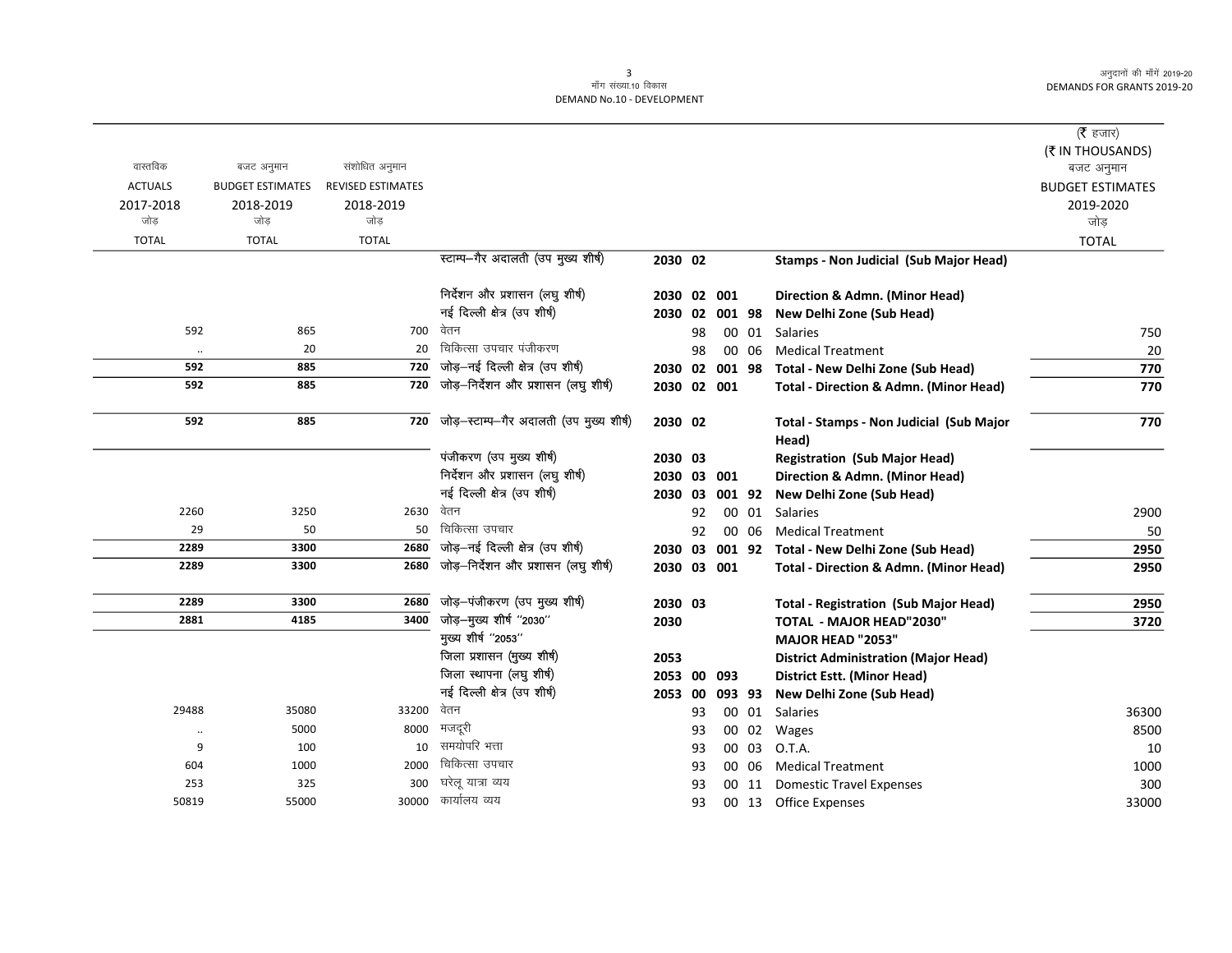|                |                         |                          |                                         |         |                |    |        |       |                                                  | ( $\bar{\tau}$ हजार)    |
|----------------|-------------------------|--------------------------|-----------------------------------------|---------|----------------|----|--------|-------|--------------------------------------------------|-------------------------|
| वास्तविक       |                         | संशोधित अनुमान           |                                         |         |                |    |        |       |                                                  | (₹ IN THOUSANDS)        |
|                | बजट अनुमान              |                          |                                         |         |                |    |        |       |                                                  | बजट अनुमान              |
| <b>ACTUALS</b> | <b>BUDGET ESTIMATES</b> | <b>REVISED ESTIMATES</b> |                                         |         |                |    |        |       |                                                  | <b>BUDGET ESTIMATES</b> |
| 2017-2018      | 2018-2019               | 2018-2019                |                                         |         |                |    |        |       |                                                  | 2019-2020               |
| जोड़           | जोड़                    | जोड़                     |                                         |         |                |    |        |       |                                                  | जोड                     |
| <b>TOTAL</b>   | <b>TOTAL</b>            | <b>TOTAL</b>             |                                         |         |                |    |        |       |                                                  | <b>TOTAL</b>            |
| $\ldots$       | 28500                   | 30000                    | किराया, महसूल व कर                      |         |                | 93 |        | 00 14 | Rents, Rates and Taxes                           | 31500                   |
|                |                         |                          | अन्य प्रभार                             |         |                | 93 |        | 00 50 | <b>Other Charges</b>                             |                         |
| $\ddotsc$      | $\ddotsc$               | $\ddotsc$                |                                         | स्वीकृत |                |    |        |       | Voted                                            |                         |
| 5              | 200                     | 100                      |                                         | भारित   |                |    |        |       | Charged                                          | 200                     |
| 81178          | 125205                  | 103610                   | जोड़-नई दिल्ली क्षेत्र (उप शीर्ष)       |         | 2053 00 093    |    |        |       | Total - New Delhi Zone (Sub Head)                | 110810                  |
| 81173          | 125005                  | 103510                   |                                         | स्वीकृत |                |    |        |       | <b>Voted</b>                                     | 110610                  |
| 5              | 200                     | 100                      |                                         | भारित   |                |    |        |       | Charged                                          | 200                     |
| 81178          | 125205                  | 103610                   | जोड़-जिला स्थापना (लघु शीर्ष)           |         | 2053 00 093    |    |        |       | <b>Total - District Estt. (Minor Head)</b>       | 110810                  |
| 81173          | 125005                  | 103510                   |                                         | स्वीकृत |                |    |        |       | <b>Voted</b>                                     | 110610                  |
| 5              | 200                     | 100                      |                                         | भारित   |                |    |        |       | Charged                                          | 200                     |
|                |                         |                          | अन्य स्थापना (लघु शीर्ष)                |         | 2053 00        |    | 094    |       | <b>Other Estt. (Minor Head)</b>                  |                         |
|                |                         |                          | उपक्षेत्रिय कार्यालय (उप शीर्ष)         |         | 2053 00        |    | 094 99 |       | Sub-Divisional Estt. (Sub Head)                  |                         |
|                |                         |                          | नई दिल्ली क्षेत्र                       |         |                | 99 | 97     |       | <b>New Delhi Zone</b>                            |                         |
| 852            | 1175                    | 600                      | वेतन                                    |         |                | 99 |        | 97 01 | <b>Salaries</b>                                  | 680                     |
| $\cdot\cdot$   | 50                      | 20                       | चिकित्सा उपचार                          |         |                | 99 |        | 97 06 | <b>Medical Treatment</b>                         | 20                      |
| 852            | 1225                    | 620                      | जोड़-उपक्षेत्रिय कार्यालय (उप शीर्ष)    |         | 2053 00        |    | 094 99 |       | <b>Total - Sub-Divisional Estt. (Sub Head)</b>   | 700                     |
|                |                         |                          | भूमि अधिग्रहण कार्यालय (उप शीर्ष)       |         | 2053 00        |    | 094 92 |       | Land Acquisition Estt. (Sub Head)                |                         |
|                |                         |                          | नई दिल्ली क्षेत्र                       |         |                | 92 | 98     |       | <b>New Delhi Zone</b>                            |                         |
| 4253           | 6185                    | 4800                     | वेतन                                    |         |                | 92 |        | 98 01 | <b>Salaries</b>                                  | 5500                    |
| 73             | 500                     | 100                      | चिकित्सा उपचार                          |         |                | 92 |        | 98 06 | <b>Medical Treatment</b>                         | 100                     |
| $\ldots$       | 500                     | 200                      | विज्ञापन तथा प्रचार                     |         |                | 92 |        | 98 26 | Advertisement & Publicity                        | 200                     |
| 825            | 850                     | 3350                     | व्यावसायिक सेवाऐं                       |         |                | 92 |        | 98 28 | <b>Professional Services</b>                     | 900                     |
| 5151           | 8035                    | 8450                     | जोड़- भूमि अधिग्रहण कार्यालय (उप शीर्ष) |         | 2053 00        |    |        |       | 094 92 Total - Land Acquisition Estt. (Sub Head) | 6700                    |
|                |                         |                          |                                         |         |                |    |        |       |                                                  |                         |
| 6003           | 9260                    | 9070                     | जोड़- अन्य स्थापना (लघु शीर्ष)          |         | 2053 00 094    |    |        |       | <b>Total - Other Estt. (Minor Head)</b>          | 7400                    |
|                |                         |                          | अन्य व्यय (लघु शीर्ष)                   |         | 2053 00 800    |    |        |       | <b>Other Expenditure (Minor Head)</b>            |                         |
|                |                         |                          | जिला शहरी विकास ऐजेंसी को अनुदान (डी.   |         | 2053 00 800 75 |    |        |       | <b>Grants to District Urban Development</b>      |                         |
|                |                         |                          | यूडी.ए.) नई दिल्ली जिला (उप शीर्ष)      |         |                |    |        |       | Agency (DUDA) District New Delhi (Sub            |                         |
|                |                         |                          |                                         |         |                |    |        |       | Head)                                            |                         |
| $\cdot\cdot$   | 1300                    |                          | सहायता अनुदान–सामान्य                   |         |                | 75 |        | 00 31 | Grants-in-aid-General                            |                         |
|                |                         |                          |                                         |         |                |    |        |       |                                                  |                         |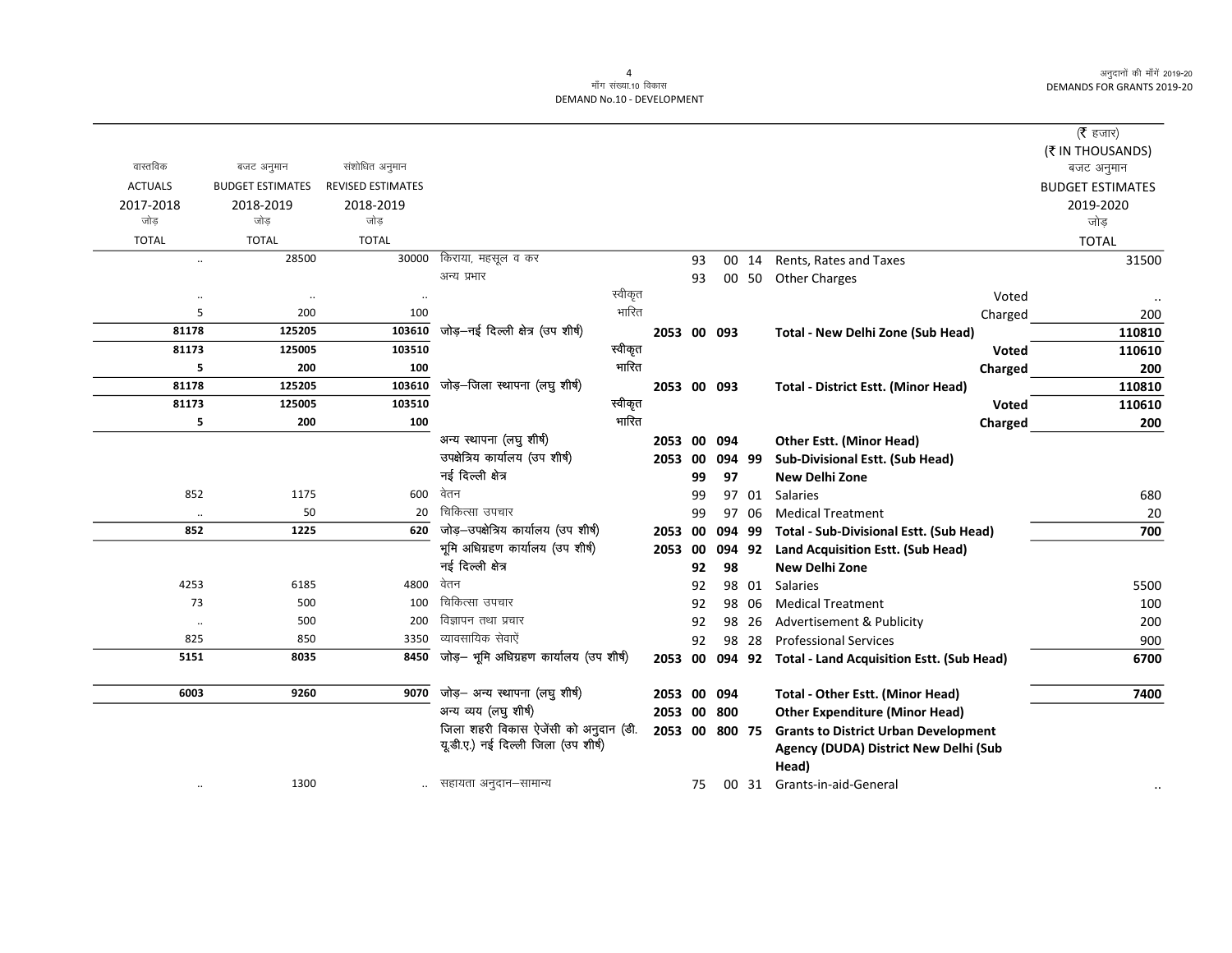| वास्तविक             |                                       |                                            |                                                   |         |         |             |       |                                                                   | ( $\bar{\tau}$ हजार)<br>(₹ IN THOUSANDS) |
|----------------------|---------------------------------------|--------------------------------------------|---------------------------------------------------|---------|---------|-------------|-------|-------------------------------------------------------------------|------------------------------------------|
| <b>ACTUALS</b>       | बजट अनुमान<br><b>BUDGET ESTIMATES</b> | संशोधित अनुमान<br><b>REVISED ESTIMATES</b> |                                                   |         |         |             |       |                                                                   | बजट अनुमान                               |
|                      |                                       |                                            |                                                   |         |         |             |       |                                                                   | <b>BUDGET ESTIMATES</b><br>2019-2020     |
| 2017-2018<br>जोड़    | 2018-2019<br>जोड                      | 2018-2019<br>जोड़                          |                                                   |         |         |             |       |                                                                   | जोड                                      |
| <b>TOTAL</b>         | <b>TOTAL</b>                          | <b>TOTAL</b>                               |                                                   |         |         |             |       |                                                                   | <b>TOTAL</b>                             |
| $\ddot{\phantom{a}}$ | 1300                                  |                                            | जोड़–जिला शहरी विकास ऐजेंसी को                    |         |         |             |       | 2053 00 800 75 Total : Grants to District Urban                   |                                          |
|                      |                                       |                                            | अनुदान (डी.यू.डी.ए.) नई दिल्ली जिला (उप<br>शीर्ष) |         |         |             |       | <b>Development Agency (DUDA) District New</b><br>Delhi (Sub Head) |                                          |
| $\ldots$             | 1300                                  |                                            | जोड़—अन्य व्यय (लघु शीर्ष)                        |         |         | 2053 00 800 |       | <b>Total - Other Expenditure (Minor Head)</b>                     |                                          |
| 87181                | 135765                                | 112680                                     | -<br>जोड़—मुख्य शीर्ष "2053"                      | 2053    |         |             |       | <b>TOTAL - MAJOR HEAD"2053"</b>                                   | 118210                                   |
| 87176                | 135565                                | 112580                                     | स्वीकृत                                           |         |         |             |       | Voted                                                             | 118010                                   |
| 5                    | 200                                   | 100                                        | भारित                                             |         |         |             |       | Charged                                                           | 200                                      |
|                      |                                       |                                            | मुख्य शीर्ष "2235"                                |         |         |             |       | <b>MAJOR HEAD "2235"</b>                                          |                                          |
|                      |                                       |                                            | सामाजिक सुरक्षा एव कल्याण (मुख्य शीर्ष)           | 2235    |         |             |       | <b>Social Security &amp; Welfare (Major Head)</b>                 |                                          |
|                      |                                       |                                            | पुर्नवास (उप मुख्य शीर्ष)                         | 2235 01 |         |             |       | <b>Rehabilitation (Sub Major Head)</b>                            |                                          |
|                      |                                       |                                            | अन्य राहत उपाय (लघु शीर्ष)                        |         |         | 2235 01 200 |       | <b>Other Relief Measures (Minor Head)</b>                         |                                          |
|                      |                                       |                                            | नई दिल्ली क्षेत्र (उप शीर्ष)                      |         |         |             |       | 2235 01 200 92 New Delhi Zone (Sub Head)                          |                                          |
|                      |                                       |                                            | जम्मू एवं कश्मीर के विस्थापितों के संबंध में      |         | 92      | 98          |       | Payment of Monthly Ad-hoc relief in                               |                                          |
|                      |                                       |                                            | मासिक तदर्थ राहत का भुगतान                        |         |         |             |       | respect of J&K Migrants                                           |                                          |
| 13604                | $\ddotsc$                             |                                            | अन्य प्रभार                                       |         | 92      |             | 98 50 | <b>Other Charges</b>                                              |                                          |
| 13604                | $\ddotsc$                             |                                            | जोड़- नई दिल्ली क्षेत्र (उप शीर्ष)                |         |         |             |       | 2235 01 200 92 Total - New Delhi Zone (Sub Head)                  |                                          |
| 13604                | $\ddotsc$                             |                                            | जोड़- अन्य राहत उपाय (लघु शीर्ष)                  |         |         | 2235 01 200 |       | <b>Total - Other Relief Measures (Minor Head)</b>                 |                                          |
| 13604                | $\ddotsc$                             |                                            | जोड़- पुर्नवास (उप मुख्य शीर्ष)                   | 2235 01 |         |             |       | <b>Total - Rehabilitation (Sub Major Head)</b>                    |                                          |
| 13604                | $\ddotsc$                             |                                            | जोड़-मुख्य शीर्ष "2235"                           | 2235    |         |             |       | <b>TOTAL - MAJOR HEAD"2235"</b>                                   |                                          |
|                      |                                       |                                            | मुख्य शीर्ष "2245"                                |         |         |             |       | MAJOR HEAD "2245"                                                 |                                          |
|                      |                                       |                                            | प्राकृतिक आपदाओं के लिये राहत (मुख्य              | 2245    |         |             |       | <b>Relief on Account of Natural Calamities</b>                    |                                          |
|                      |                                       |                                            | शीर्ष)                                            |         |         |             |       | (Major Head)                                                      |                                          |
|                      |                                       |                                            | राहत बाढ़, तूफान इत्यादि (उप मुख्य शीर्ष)         | 2245 02 |         |             |       | Floods, Cyclone etc. (Sub Major Head)                             |                                          |
|                      |                                       |                                            | निशुल्क राहत (लघु शीर्ष)                          |         | 2245 02 | 101         |       | <b>Gratuitous Relief (Minor Head)</b>                             |                                          |
|                      |                                       |                                            | नई दिल्ली क्षेत्र (उप शीर्ष)                      |         | 2245 02 | 101 95      |       | New Delhi Zone (Sub Head)                                         |                                          |
|                      |                                       |                                            | अन्य मदे                                          |         | 95      | 98          |       | <b>Other Items</b>                                                |                                          |
| 1740                 | 4000                                  |                                            | 4000 अन्य प्रभार                                  |         | 95      |             | 98 50 | <b>Other Charges</b>                                              | 4000                                     |